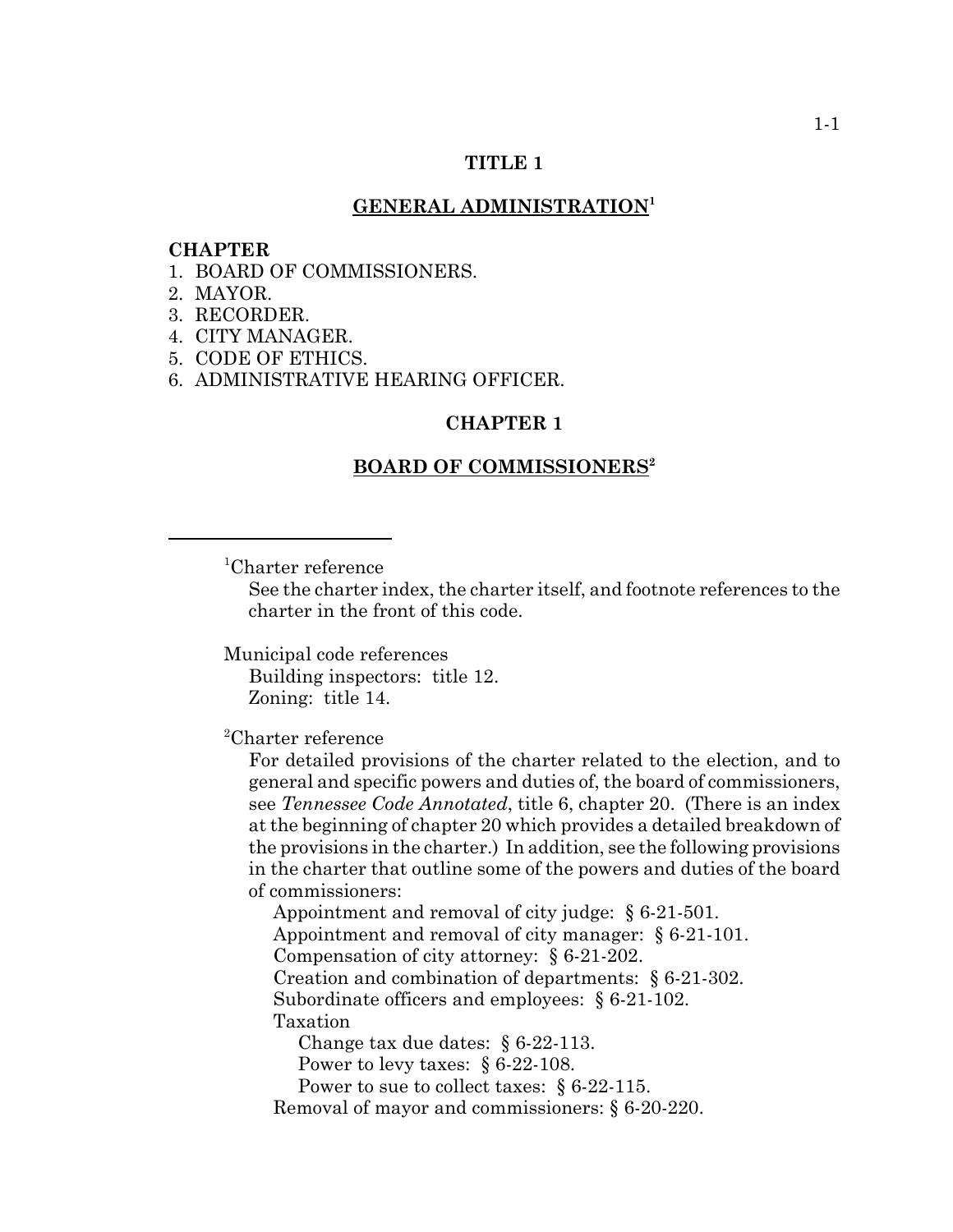# **SECTION**

- 1-101. Time and place of regular meetings.
- 1-102. Order of business.
- 1-103. General rules of order.
- 1-104. Ordinance procedure.

**1-101. Time and place of regular meetings**. The board of commissioners shall hold regular monthly meetings at 6:00 P.M. on the fourth Tuesday of each month at the Oak Hill City Hall, Nashville, Tennessee. (2011 Code, § 1-101, as amended by Ord. #0-17-07-01-00, July 2017, and replaced by Ord. #O-20-10-03-00, Oct. 2020 *Ch1\_11-10-20*)

**1-102. Order of business**. At each meeting of the board of commissioners, the following regular order of business shall be observed unless dispensed with by a majority vote of the members present:

- (1) Call to order;
- (2) Pledge;
- (3) Approval of minutes;
- (4) Citizen comments;
- (5) Old business;
- (6) New business;
- (7) City manager report;
- (8) Board comments; and
- (9) Adjourn. (2011 Code, § 1-102)

**1-103. General rules of order**. (1) The rules of order and parliamentary procedure contained in *Robert's Rules of Order, Newly Revised*, shall govern the transaction of business by and before the board of commissioners at its meetings in all cases to which they are applicable and in which they are not inconsistent with provisions of the city charter, or with this code as may be found elsewhere.

(2) The board shall only consider the second reading of an ordinance provided the first reading occurred not more than seventy (70) calendar days prior. If the first reading did not occur within the aforementioned time limit, and if action is still required by the board, the ordinance shall be considered again on first and second readings in the customary manner. (Ord. #0-17-06-01- 00, June 2017)

**1-104. Ordinance procedure**. The board of commissioners shall not be required to read ordinances in their entirety, but may vote on and pass ordinances upon the readings of the caption only. (2011 Code, § 1-104)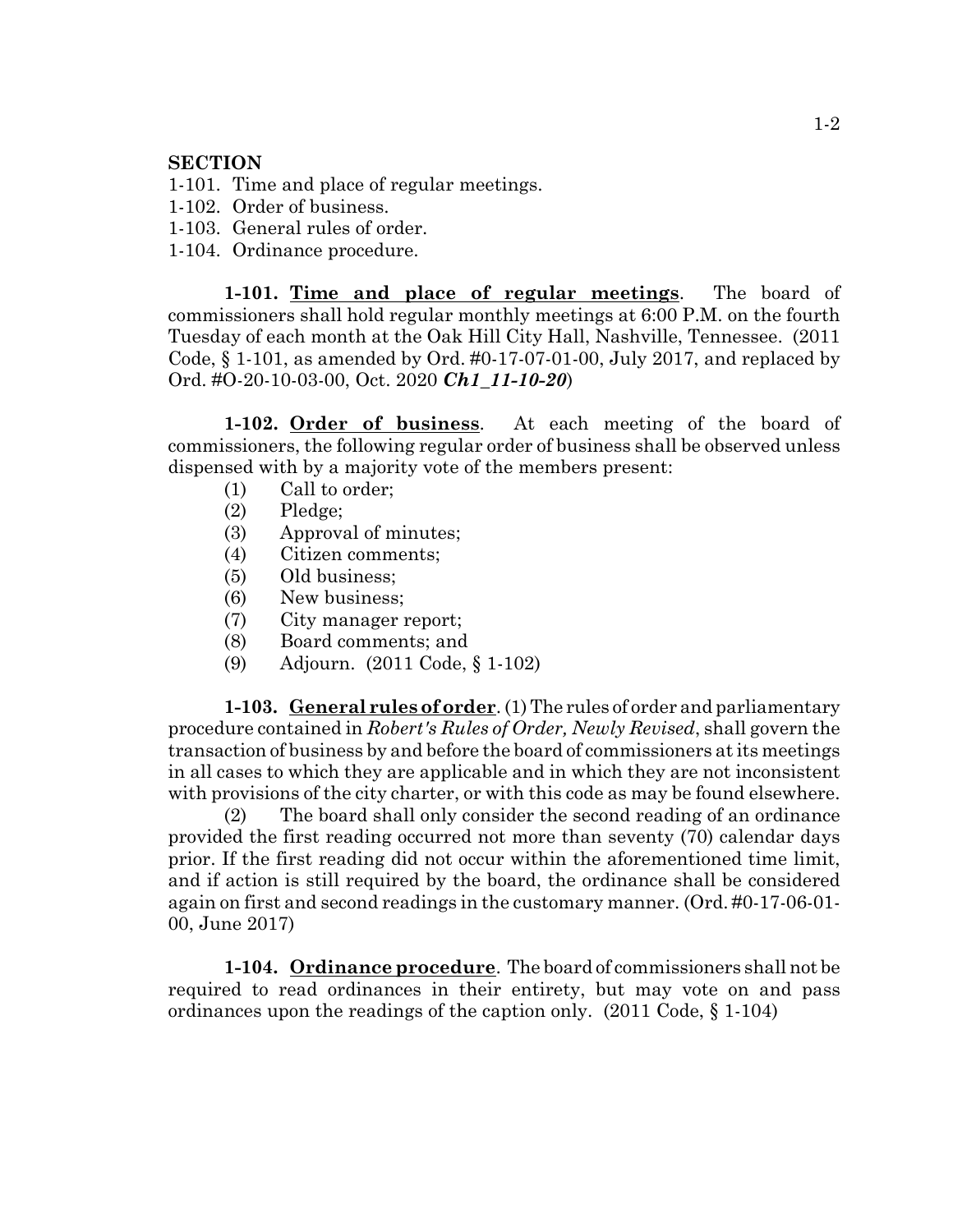# **MAYOR<sup>1</sup>**

**SECTION** 1-201. Duties and powers.

1-201. Duties and powers.<sup>2</sup> The mayor shall preside at all meetings of the board of commissioners and all ordinances on their final passage, execute all deeds, bonds, and contracts made in the name of the city, and perform all acts that may be required of him/her by the charter, and any ordinances duly enacted by the board of commissioners, consistent with the charter. (2011 Code, § 1-201, modified)

2 Charter references

Election: § 6-20-201. General duties: §§ 6-20-213 and 6-20-219. May introduce ordinances: § 6-20-213. Presiding officer: §§ 6-20-209 and 6-20-213. Seat, voice and vote on board: § 6-20-213. Signs journal, ordinances, etc.: § 6-20-213.

<sup>1</sup> Charter reference

For general charter provisions dealing with the election and duties of the mayor and vice mayor, see *Tennessee Code Annotated*, title 6, chapter 20, part 2, particularly §§ 6-20-201 and 6-20-203.

For detailed provisions of the charter outlining the election, power and duties of the mayor see *Tennessee Code Annotated*, title 6, chapter 20, part 2, particularly, §§ 6-20-209, 6-20-213, and 6-20-219. For specific charter provisions in part 2 related to the following subjects, see the section indicated: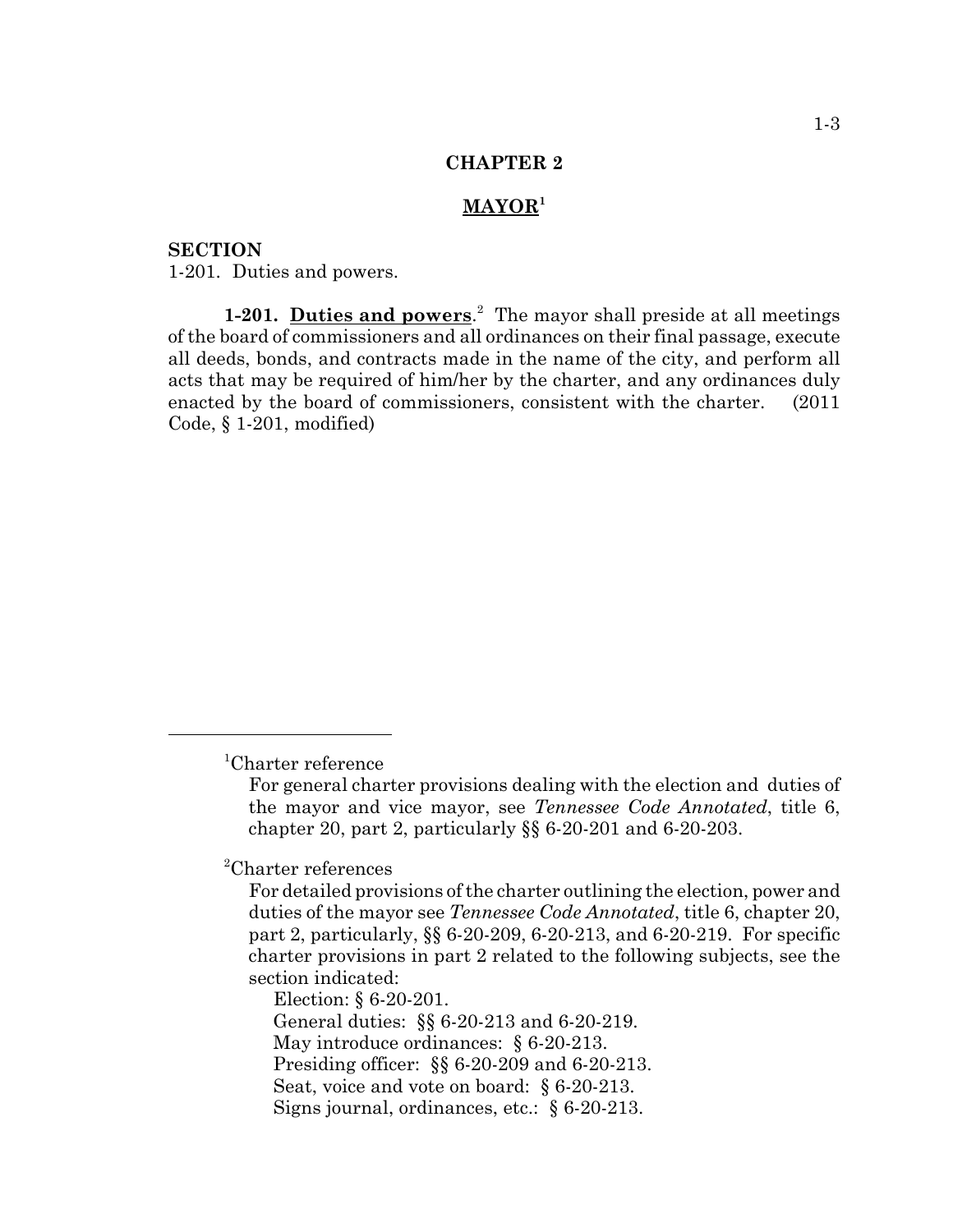# **RECORDER1,2**

### **SECTION**

- 1-301. To keep minutes, etc.
- 1-302. To perform general clerical duties, etc.
- 1-303. To be bonded.

**1-301. To keep minutes, etc**. The recorder shall keep the minutes of all meetings of the governing body and shall preserve the original copy of all ordinances in a separate ordinance book. (2011 Code, § 1-301)

**1-302. To perform general clerical duties, etc**. The recorder shall perform all clerical duties for the board of commissioners for the city manager and for the municipality which are not expressly assigned by the charter, this code, or the city manager to another corporate officer. He/she shall also have custody of, and be responsible for, maintaining all corporate bonds, records, and papers in such fireproof vault or safe as the municipality shall provide. (2011 Code, § 1-302, modified)

**1-303. To be bonded**. The recorder shall be bonded in the sum of fifty thousand dollars (\$50,000.00), with surety acceptable to the governing body. (2011 Code, § 1-303, modified)

<sup>1</sup> Charter references

For charter provisions outlining the duties and powers of the recorder, see *Tennessee Code Annotated*, title 6, chapter 21, part 4, and title 6, chapter 22. Where the recorder also serves as the treasurer, see *Tennessee Code Annotated*, title 6, chapter 22, particularly § 6-22-119.

<sup>&</sup>lt;sup>2</sup>If city recorder office is vacant, the city manager will determine who will fulfill the city recorder duties.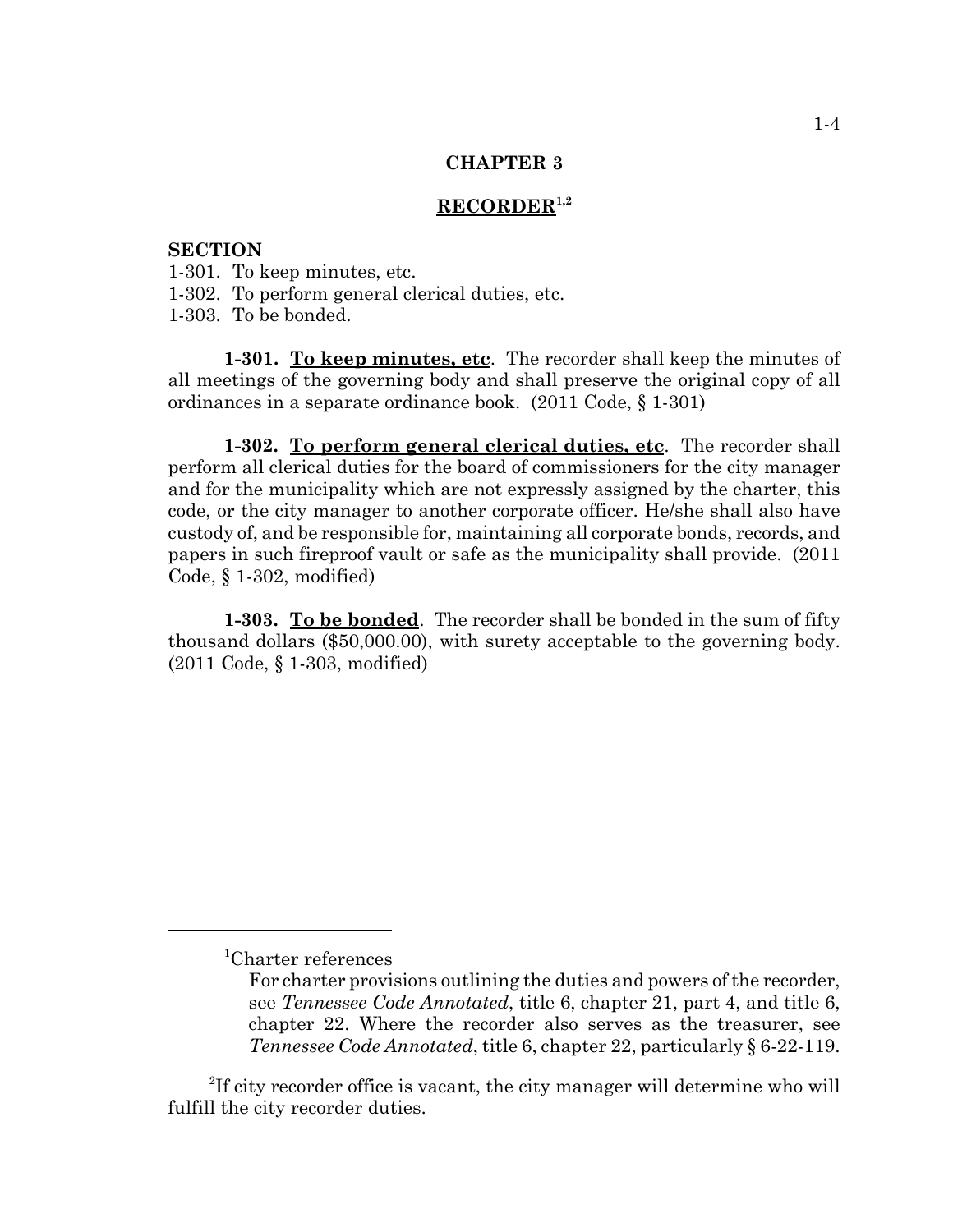# **CITY MANAGER<sup>1</sup>**

**SECTION** 1-401. Duties and powers.

1-401. Duties and powers.<sup>2</sup> The city manager shall be the chief administrative officer of the city and shall exercise such authority and control over law and ordinance violations, departments, officers and employees, and city purchases and expenditures as the charter prescribes, and shall perform all other duties required of him pursuant to the charter or by resolution or ordinance of the board of commissioners. (2011 Code, § 1-401)

2 Charter references

For specific charter provisions related to the duties and powers of the city manager, see the sections indicated:

Administrative head of city: § 6-21-107.

Appointment and removal of officers and employees: §§ 6-21-102, 6-21-108, 6-21-401, 6-21-601, 6-21-701, 6-21-704, and 6-22-101. General and specific administrative powers: § 6-21-108.

School administration: § 6-21-801.

Supervision of departments: § 6-21-303.

<sup>1</sup> Charter reference

For charter provisions outlining the appointment and removal of the city manager, see *Tennessee Code Annotated*, title 6, chapter 21, part 1, particularly § 6-21-101.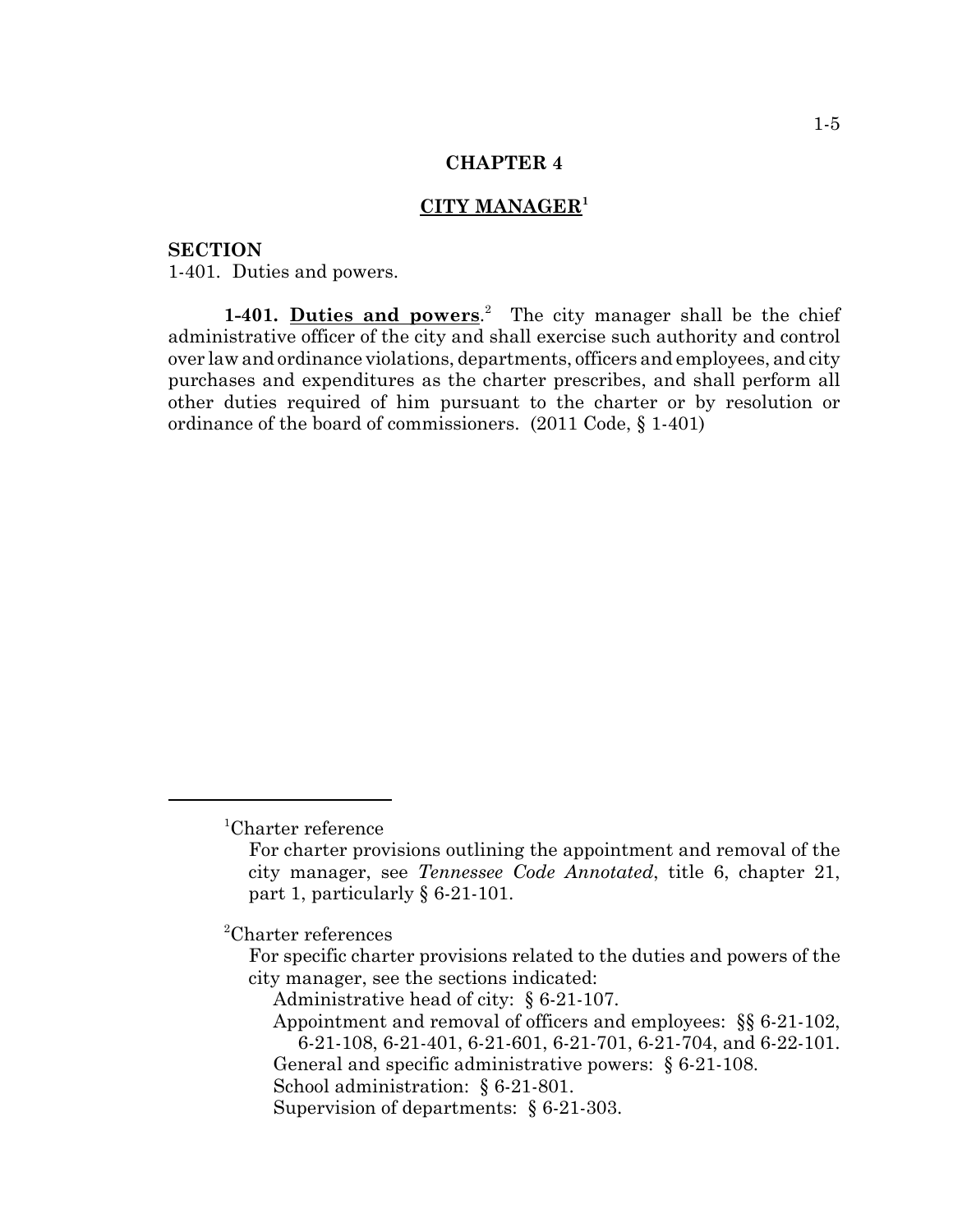# **CODE OF ETHICS**

# **SECTION**

- 1-501. Preamble.
- 1-502. Applicability.
- 1-503. Definition of "personal interest."
- 1-504. Disclosure of personal interest by official with vote.
- 1-505. Disclosure of personal interest in nonvoting matters.
- 1-506. Acceptance of gratuities, etc.
- 1-507. Use of information.
- 1-508. Use of municipal time, facilities, etc.
- 1-509. Use of position or authority.
- 1-510. Outside employment.
- 1-511. Ethics complaints.
- 1-512. Violations and penalty.

**1-501. Preamble**. The citizens of Oak Hill are entitled to have fair, ethical, and accountable local government that has earned the public's full confidence for integrity. Furthermore, the effective functioning of democratic government requires that public officials comply with both the letter and spirit of the laws and policies affecting the operations of government; public officials be independent, impartial, and fair in their judgment and actions; public office be used for the public good, not for personal gain; and public deliberations and processes be conducted openly, unless legally confidential, in an atmosphere of respect and civility. To this end the City of Oak Hill Board of Commissioners adopts this code of ethics for the City of Oak Hill to assure public confidence in the integrity of local government and its effective and fair operation. (2011 Code, § 1-501)

**1-502. Applicability**. This chapter is the code of ethics for personnel of the municipality. It applies to all full-time and part-time elected or appointed officials and employees, whether compensated or not, including those of any separate board, commission, committee, authority, corporation, or other instrumentality appointed or created by the municipality. The words "municipal" and "municipality" include these separate entities. (2011 Code, § 1-502)

**1-503. Definition of "personal interest."** (1) For purposes of §§ 1-503 and 1-504, "personal interest" means:

(a) Any financial, ownership, or employment interest in the subject of a vote by a municipal board not otherwise regulated by state statutes on conflicts of interests;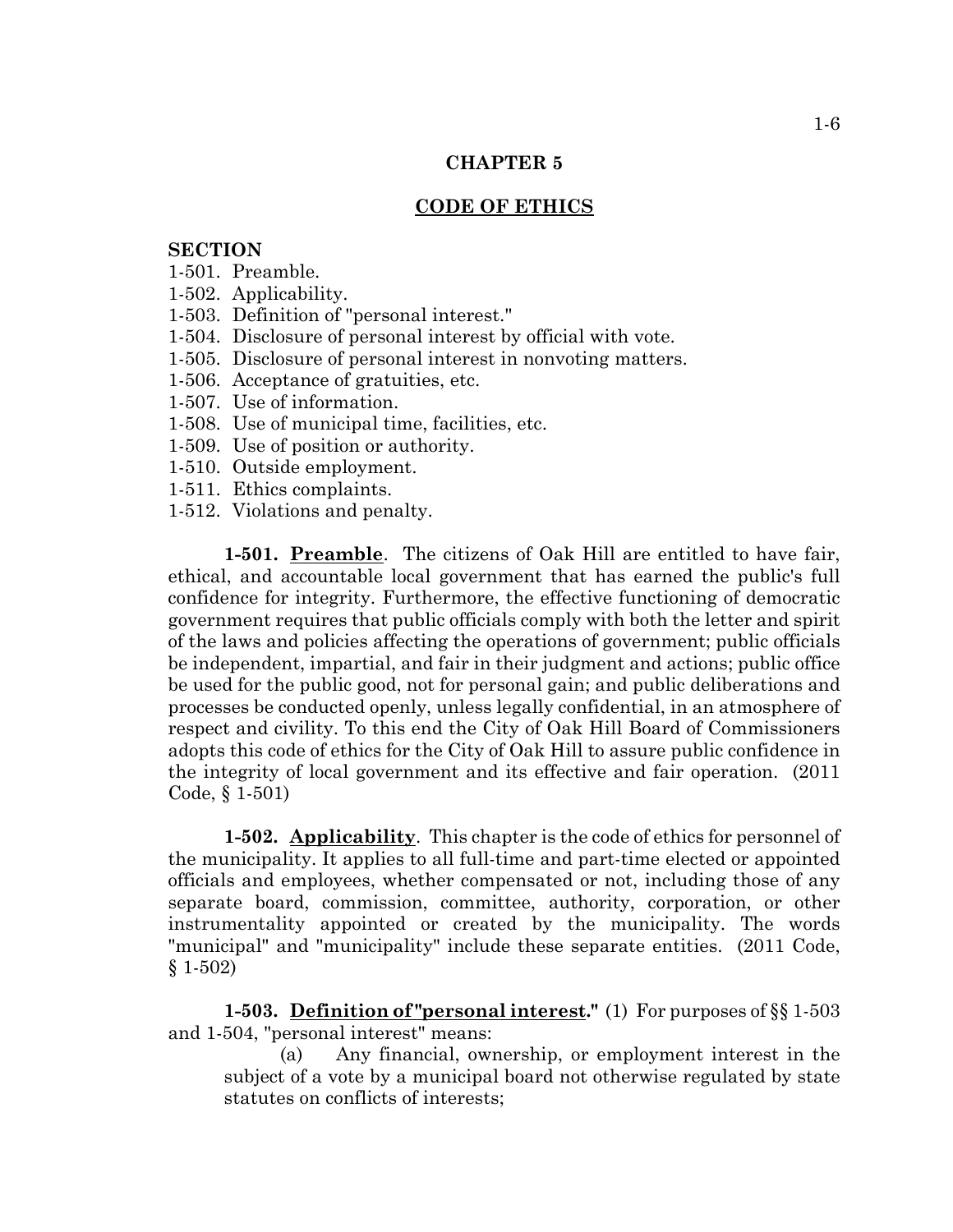(b) Any financial, ownership, or employment interest in a matter to be regulated or supervised; or

(c) Any such financial, ownership, or employment interest of the official's or employee's spouse, parent(s), stepparent(s), grandparent(s), sibling(s), child(ren), or stepchild(ren).

(2) The words "employment interest" include a situation in which an official or employee or a designated family member is negotiating possible employment with a person or organization that is the subject of the vote or that is to be regulated or supervised.

(3) In any situation in which a personal interest is also a conflict of interest under state law, the provisions of the state law take precedence over the provisions of this chapter. (2011 Code, § 1-503)

**1-504. Disclosure of personal interest by official with vote**. An official with the responsibility to vote on a measure shall disclose during the meeting at which the vote takes place, before the vote and so it appears in the minutes, any personal interest that affects or that would lead a reasonable person to infer that it affects the official's vote on the measure. In addition, the official may recuse himself<sup>1</sup> from voting on the measure.  $(2011 \text{ Code}, \S 1-504)$ 

**1-505. Disclosure of personal interest in nonvoting matters**. An official or employee who must exercise discretion relative to any matter, other than casting a vote, and who has a personal interest in the matter that affects or that would lead a reasonable person to infer that it affects the exercise of the discretion shall disclose, before the exercise of the discretion when possible, the interest on a form provided by and filed with the recorder. In addition, the official or employee may, to the extent allowed by law, charter, ordinance, or policy, recuse himself from the exercise of discretion in the matter. (2011 Code, § 1-505)

**1-506. Acceptance of gratuities, etc**. An official or employee may not accept, directly or indirectly, any money, gift, gratuity, or other consideration or favor of any kind from anyone other than the municipality:

(1) For the performance of an act, or refraining from performance of an act, that he would be expected to perform, or refrain from performing, in the regular course of his duties; or

(2) That might reasonably be interpreted as an attempt to influence his action, or reward him for past action, in executing municipal business. (2011 Code, § 1-506)

<sup>&</sup>lt;sup>1</sup>Masculine pronouns include the feminine. Only masculine pronouns have been used for convenience and readability.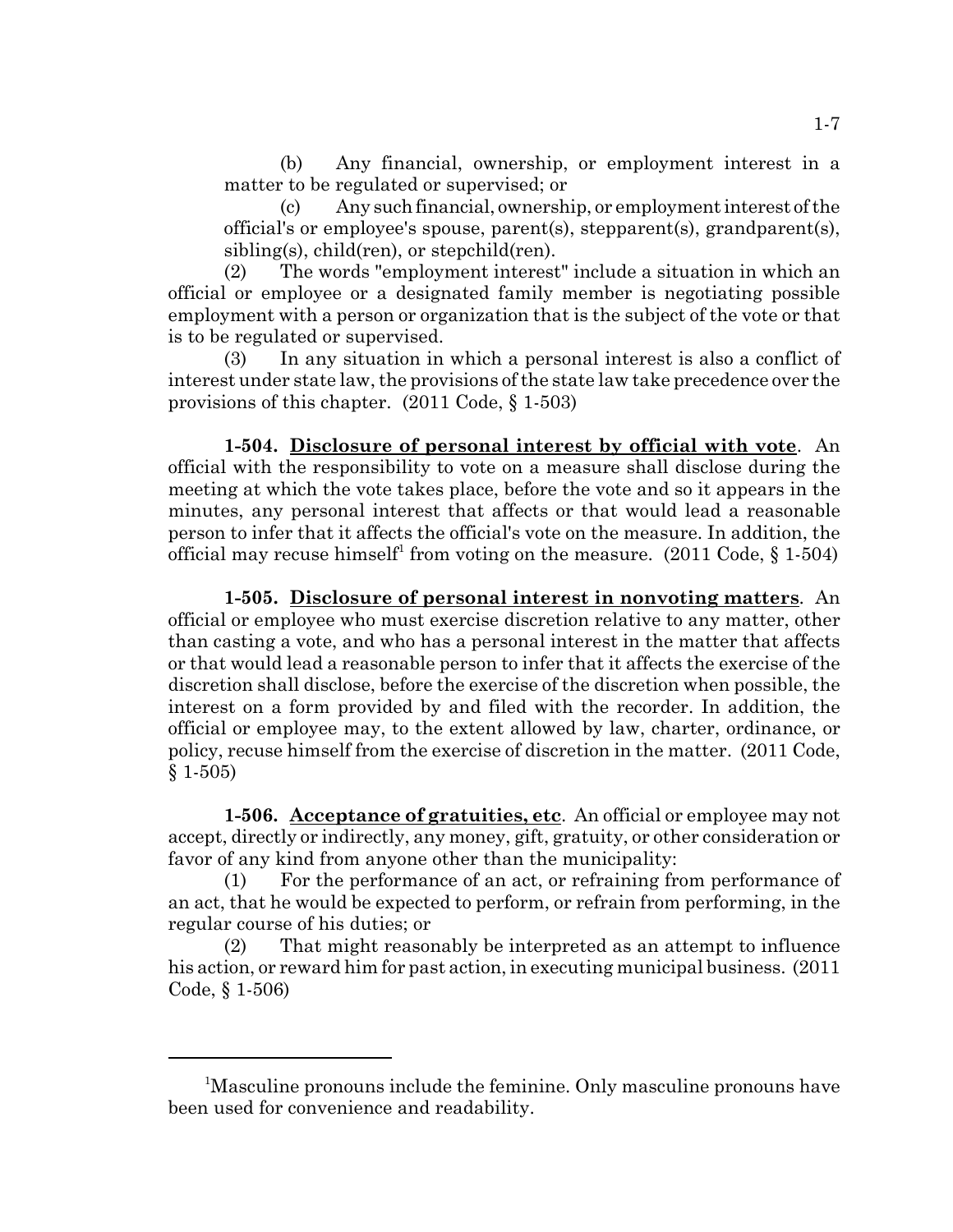**1-507. Use of information**. (1) An official or employee may not disclose any information obtained in his official capacity or position of employment that is made confidential under state or federal law except as authorized by law.

(2) An official or employee may not use or disclose information obtained in his official capacity or position of employment with the intent to result in financial gain for himself or any other person or entity. (2011 Code, § 1-507)

**1-508. Use of municipal time, facilities, etc**. (1) An official or employee may not use or authorize the use of municipal time, facilities, equipment, or supplies for private gain or advantage to himself.

(2) An official or employee may not use or authorize the use of municipal time, facilities, equipment, or supplies for private gain or advantage to any private person or entity, except as authorized by legitimate contract or lease that is determined by the governing body to be in the best interests of the municipality. (2011 Code, § 1-508)

**1-509. Use of position or authority**. (1) An official or employee may not make or attempt to make private purchases, for cash or otherwise, in the name of the municipality.

(2) An official or employee may not use or attempt to use his position to secure any privilege or exemption for himself or others that is not authorized by the charter, general law, or ordinance or policy of the municipality. (2011 Code, § 1-509)

**1-510. Outside employment**. An official or employee may not accept or continue any outside employment if the work unreasonably inhibits the performance of any affirmative duty of the municipal position or conflicts with any provision of the municipality's charter or any ordinance or policy. (2011 Code, § 1-510)

**1-511. Ethics complaints**. (1) The city attorney is designated as the ethics officer of the municipality. Upon the written request of an official or employee potentially affected by a provision of this chapter, the city attorney may render an oral or written advisory ethics opinion based upon this chapter and other applicable law.

(2) (a) Except as otherwise provided in this subsection, the city attorney shall investigate any credible complaint against an appointed official or employee charging any violation of this chapter, or may undertake an investigation on his own initiative when he acquires information indicating a possible violation and make recommendations for action to end or seek retribution for any activity that, in the attorney's judgment, constitutes a violation of this code of ethics.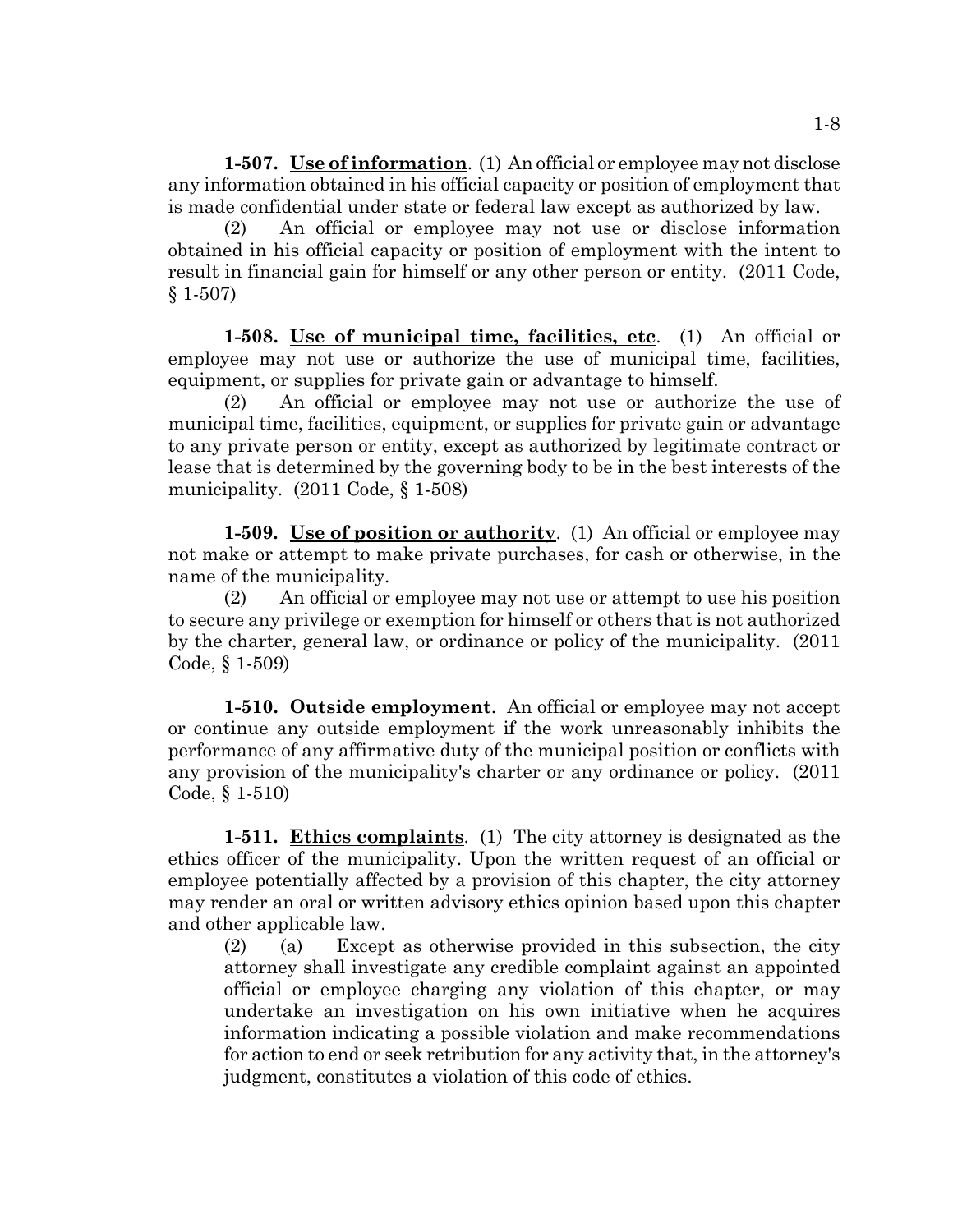(b) The city attorney may request that the governing body hire another attorney, individual, or entity to act as ethics officer when he has or will have a conflict of interests in a particular matter.

(c) When a complaint of a violation of any provision of this chapter is lodged against a member of the municipality's governing body, the governing body shall either determine that the complaint has merit, determine that the complaint does not have merit, or determine that the complaint has sufficient merit to warrant further investigation. If the governing body determines that a complaint warrants further investigation, it shall authorize an investigation by the city attorney or another individual or entity chosen by the governing body.

(3) The interpretation that a reasonable person in the circumstances would apply shall be used in interpreting and enforcing this code of ethics.

(4) When a violation of this code of ethics also constitutes a violation of a personnel policy, rule, or regulation or a civil service policy, rule, or regulation, the violation shall be dealt with as a violation of the personnel or civil service provisions rather than as a violation of this code of ethics. (2011 Code, § 1-511)

**1-512. Violations and penalty**. An elected official or appointed member of a separate municipal board, commission, committee, authority, corporation, or other instrumentality who violates any provision of this chapter is subject to a penalty as provided by the municipality's charter or other applicable law and in addition is subject to censure by the governing body. An appointed official or an employee who violates any provision of this chapter is subject to disciplinary action. (2011 Code, § 1-512, modified)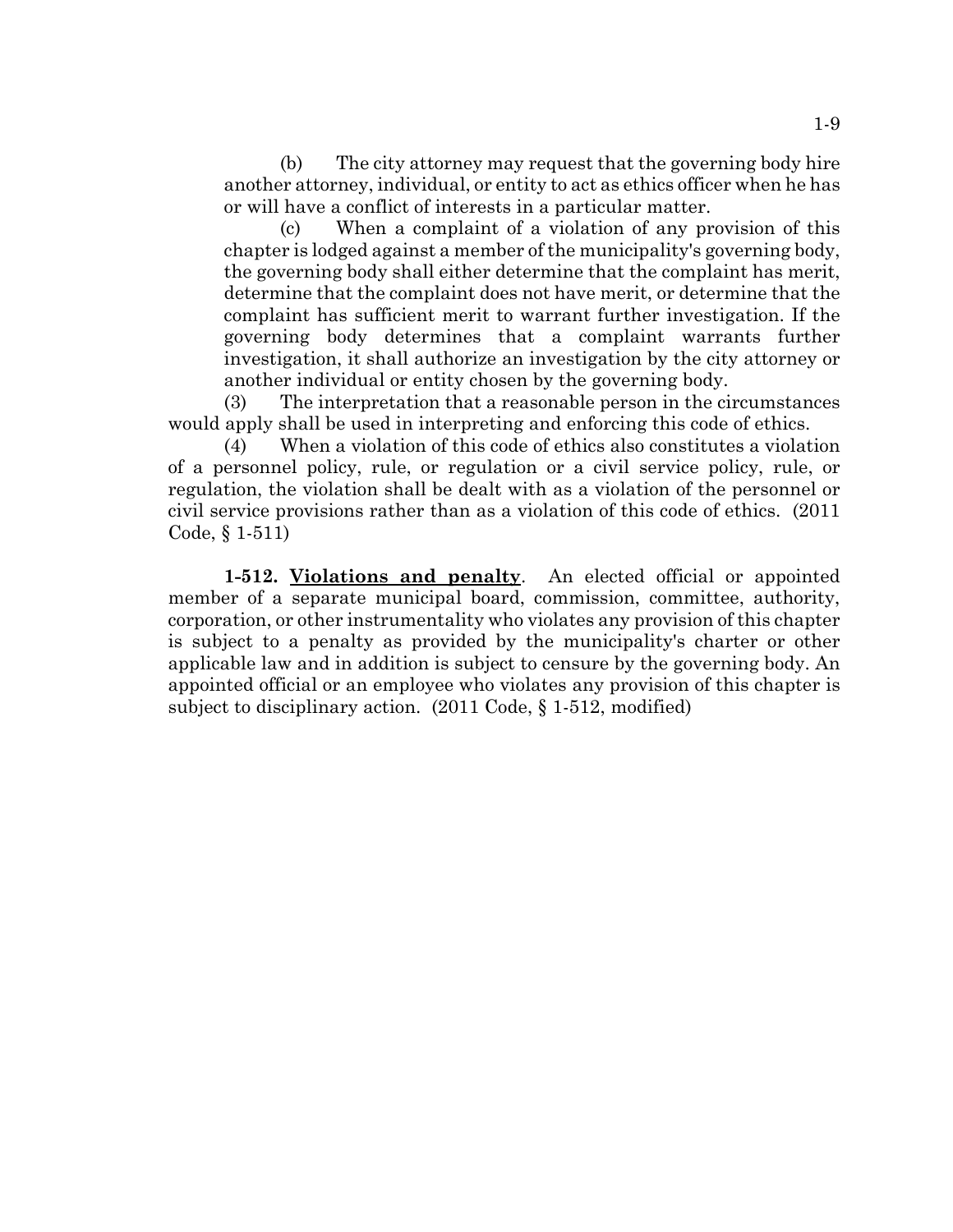# **ADMINISTRATIVE HEARING OFFICER**

# **SECTION**

- 1-601. Administrative hearing officer.
- 1-602. Appointment, qualifications, and duties.
- 1-603. Jurisdiction.
- 1-604. Procedure, appeals.

**1-601. Administrative hearing officer.** In accordance with *Tennessee Code Annotated*, §§ 6-54-1001 *et seq.*, there is created the office of administrative hearing officer to hear building and property maintenance violations. (Ord. #13-7, July 2013)

**1-602. Appointment, qualifications, and duties.** (1) One (1) administrative hearing officer position is created and shall be appointed by the board of commissioners for a four (4) year term; however, such administrative hearing officer shall serve at the pleasure of the board of commissioners. The board of commissioners may also enter into an interlocal agreement with one (1) or more other municipalities to employ the administrative hearing officer.

(2) The administrative hearing officer shall be qualified according to *Tennessee Code Annotated*, § 6-54-1006 and receive training required by *Tennessee Code Annotated*, § 6-54-1007. In addition to the one (1) administrative hearing officer position, the city may also contract with the state administrative procedures division to employ an administrative law judge on a temporary basis to serve as an administrative hearing officer.

(3) The administrative hearing officer shall perform all of the duties and abide by all of the requirements provided for in *Tennessee Code Annotated*, §§ 6-54-1001, *et seq.*

(4) Administrative support for the administrative hearing officer shall be provided as determined by the city manager. (Ord. #13-7, July 2013)

**1-603. Jurisdiction.** The administrative hearing officer shall have the authority to hear cases involving violations of all municipal ordinances regulating building and property maintenance, all building, residential, plumbing, electrical, gas, mechanical, energy, and property maintenance codes adopted by the city and as may be amended from time to time. In addition, the administrative hearing officer shall have the authority to hear cases involving violations of any other ordinances regulating any subject matter commonly found in the above mentioned codes, as may be amended. More specifically, the administrative hearing officer shall have jurisdiction over title 12, chapter 1 - Building Codes, of the Oak Hill Municipal Code, including all codes adopted by reference; all chapters of title 13 - Property Maintenance Regulations; and title